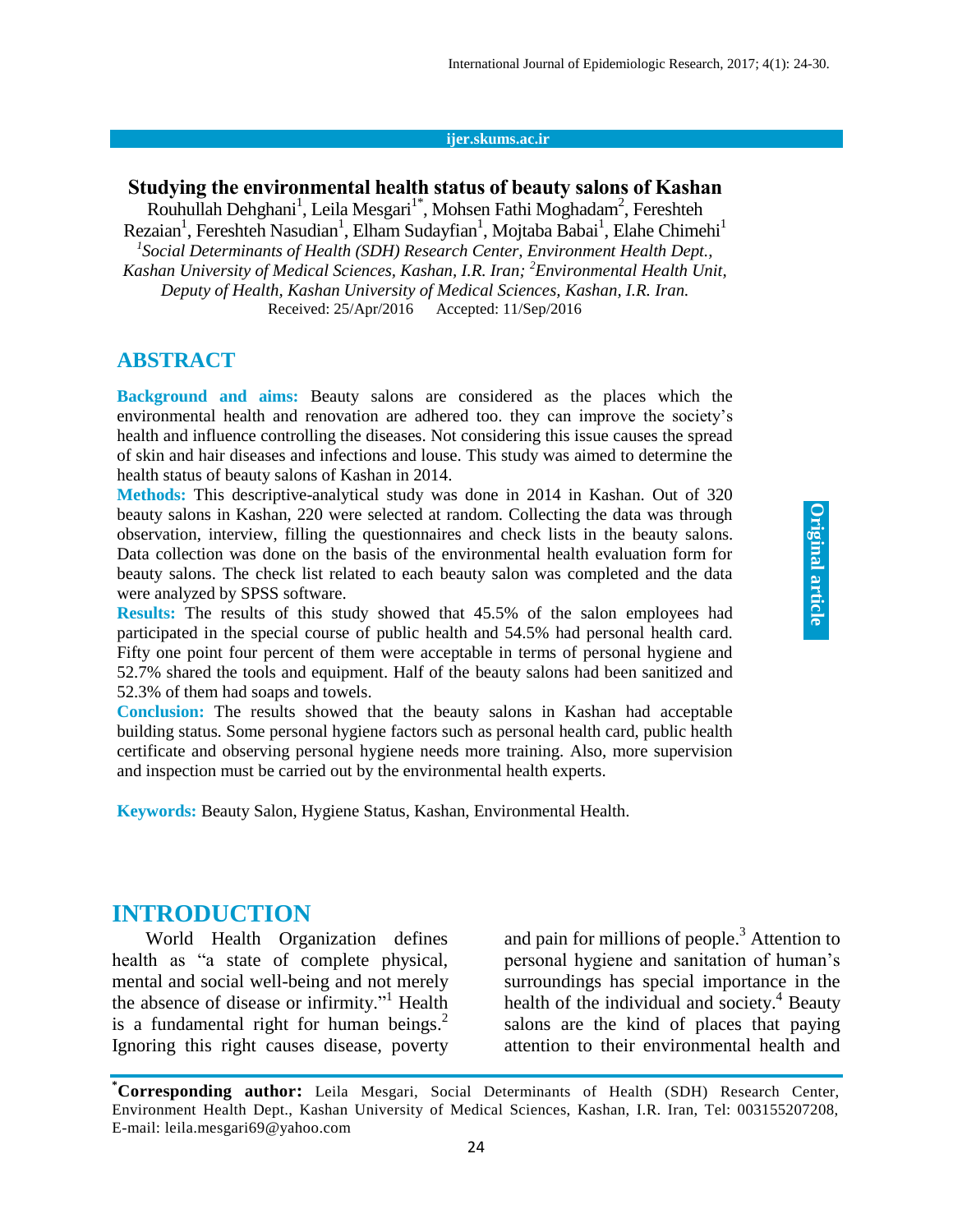renovation affects the improvement of society health level and disease controlling.<sup>5</sup> Beauty salons, as public places, can increase the risk of transmitting diseases if sanitary measures are not considered or infected tools are used. 6

Disregarding hygiene standards and using infected tools such as towels, combs and blades causes the spread of microbial, viral, fungal, bacterial infections and dermal diseases, eczema, wart, trachoma, tetanus, louse, etc.<sup>7</sup> Tools such as tweezers and scissors are the sharp and frequently used tools in beauty salons which can easily transmit diseases from one person to another. 8 Transmission of diseases in beauty salons as a public place is a very important issue which is sometimes forgotten. Generally, the transmissible diseases in beauty salons include blood and dermal diseases. Some of the important dermal diseases are fungus and Tinea. Other diseases which can be transmitted in beauty salons are warts and bacterial infections. Some of these diseases can even cause death. 9

Reports of transmission of HCV and HBV through using shared blades and razors have been published in different countries of the world. <sup>10</sup> Viral hepatitis, as one of the five infectious factors of human's early death in the world, imposes lots of economic, social and psychic costs. Chronic cases of these disease have many consequences. These diseases are transmitted in beauty salons through the contact of the clients' aprons, combs, scissors, blades, and sharing towels and facial hair removal.<sup>12</sup>

Many factors are effective in transmission of diseases in beauty salons. The most important ones are the unawareness of the employees about the principles and tips of personal hygiene and inappropriate and unsanitary places.<sup>13</sup> Allergy is a kind of body's transformed

rapid reaction to a previously encountered allergens which the individual's immune system was stimulated by, allergen is a substance that causes an allergic reaction to certain individuals. There are different allergic factors including inhaling and edible allergens, contact by different materials, insect secretion, drug allergens, etc. 14

In a conducted study in Borojen, it was determined that 2.7% of the tools and equipment in women beauty salons and 18.3% of barber shops were undesirable. 4 The results of Rahimizadeh et al. study in Mashhad showed that the beauty salons in the low class areas of the city had a more desirable status in comparison with those in the high class areas.<sup>12</sup> To provide and improve the hygiene level of the employees of the beauty salons and the clients and reduction of the risk of transmitting blood-borne diseases, it is necessary to monitor continually the status of the workplace, the staff and correctly disinfect the tools. $15$ 

According to the public health regulations of Ministry of Health and Medical Education, the environmental health status of the beauty salons should be investigated in terms of three aspects of personal hygiene, tools hygiene and the building's status and health. Considering the importance of the subject and since there has been no studies on the beauty salons till now, this study was done in Kashan in 2014.

# **METHODS**

This descriptive-analytical study was done in 2014 in Kashan for 220 beauty salons. The statistical population in this study was the beauty salons in Kashan which were selected at simple random sampling. Data collection tools were the questionnaire of the evaluation form of environmental health for beauty salons and according to the existing instructions which were provided by Health Ministry.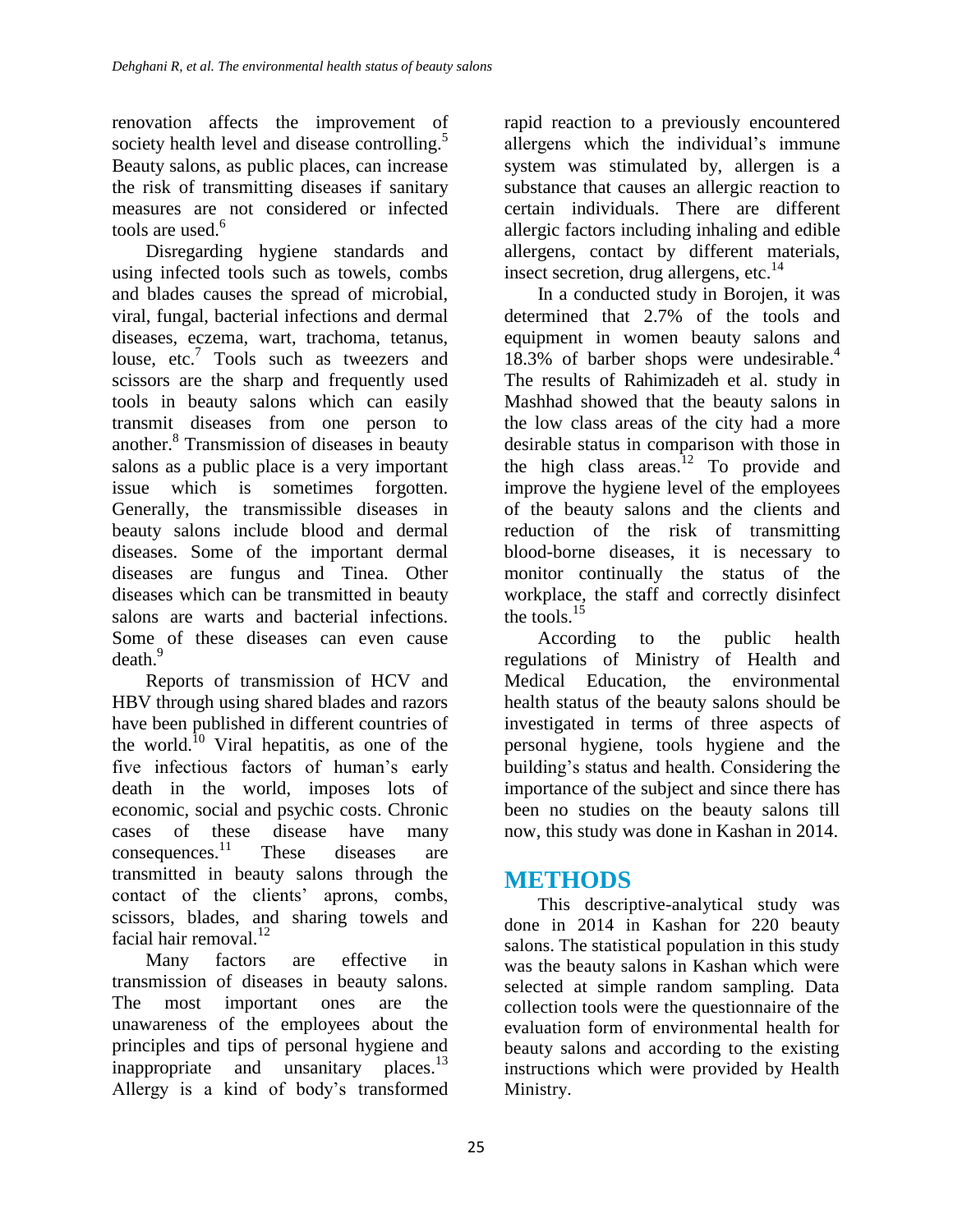The validity of the questionnaire was confirmed by experts. The questionnaire included questions about passing the public health courses, having clean and bright apron, having soap and towel, respecting the environmental health, having sanitary water and sewage disposal system, having proper ventilation, etc. The questionnaires were completed by visiting the place and verbal interview with the persons in charge. Also by going to the environmental health centers of clinics and interview with the experts, the check lists were completed and then a code was given to each question. Then, the data were analyzed with SPSS software.

#### **RESULTS**

The obtained data showed that only 44.5% of the beauty salons had passed the special public health course and 55.5% of the employees did not have the necessary certificates. Only 51.4% of the salon employees were diligent in observing personal hygiene and 73.2% of them wore clean and bright apron. About 48.6% of the salons had no specified dressing room. While 51.4% of the beauty salons had the first aid box and had hanged it on the proper location (Figure 1 and Table 1).

**Table 1:** The results of the investigation according to the health regulations of beauty salons in Kashan in 2014

| <b>Description</b>                                          | <b>Compliance cases</b>     | <b>Compliance cases</b> |
|-------------------------------------------------------------|-----------------------------|-------------------------|
|                                                             | Yes                         | N <sub>0</sub>          |
|                                                             | $n\left(\frac{0}{0}\right)$ | $n\left(\%\right)$      |
| Attending the public health course                          | 98(44.5%)                   | 122(55.5%)              |
| Having personal health card                                 | 120(54.5%)                  | 100(45.5%)              |
| Displaying the personal health card in the salons           | 186(84.5%)                  | 34(15.5%)               |
| Observing personal hygiene                                  | 113(51.4%)                  | 107(48.6%)              |
| Having clean and bright apron                               | 161(73.20%)                 | 59(26.8%)               |
| Having a place for the clothes                              | 114(51.8%)                  | 106(48.2%)              |
| Having soap and towel                                       | 115(52.3%)                  | 105(47.7%)              |
| Having the first aid box and hanging it in the proper place | 113(51.4%)                  | 107(48.6%)              |
| Proper floors                                               | 165(75%)                    | 55(25%)                 |
| Proper walls                                                | 191(86.85)                  | 29(13.2%)               |
| Proper roofs                                                | 193(87.7%)                  | 27(12.3%)               |
| Proper doors and windows                                    | 190(86.4%)                  | 30(13.6%)               |
| Sanitary water                                              | 220(100%)                   | $0(0\%)$                |
| Sanitary sewage system                                      | 211(95.9%)                  | $9(4.1\%)$              |
| Sanitary and suitable restrooms                             | 124(56.4%)                  | 96(43.6%)               |
| Suitable cabinets                                           | 169(76.8%)                  | $51(23.2\%)$            |
| Suitable air condition                                      | 115(52.3%)                  | 105(47.7%)              |
| Suitable air temperature                                    | 187(85%)                    | 33(15%)                 |
| Suitable natural or artificial lighting                     | 184(83.6%)                  | 34(15.5%)               |
| Prediction for fire fighting                                | 120(54.5%)                  | 100(45.5%)              |
| Proper waste container                                      | 145(65.9%)                  | 75(34.1%)               |
| Lack of mosquito, fly and other insects in the salon        | $161(73.2\%)$               | 59(26.8%)               |
| Sharing tools such as blades, towels etc. for all clients   | 104(47.3%)                  | 116(52.7%)              |
| Proper table surface                                        | 195(88.6%)                  | $25(11.4\%)$            |
| Having clean and good benches                               | 196(89.1%)                  | 24(10.9%)               |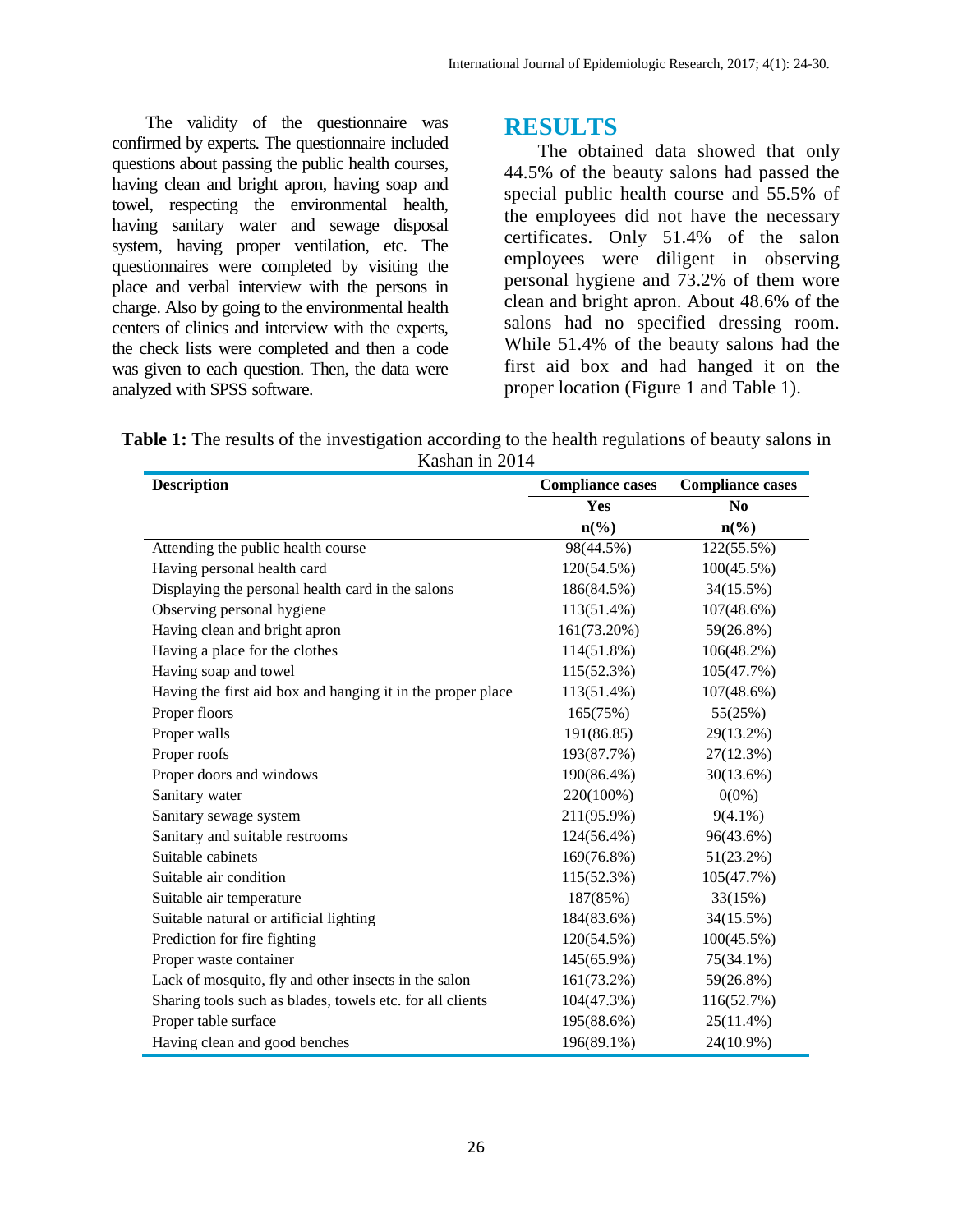

Figure 1: Status of effective factors on personal hygiene of womens' beauty salons in Kashan in 2014



**Figure 2:** Status of effective factors on building and hygiene conditions of women beauty salons in Kashan in 2014

In terms of building status of the beauty salons, 75% had proper floors, 86.8% proper

walls, 87.7% proper roofs and 86.4% proper doors and windows. All beauty salons used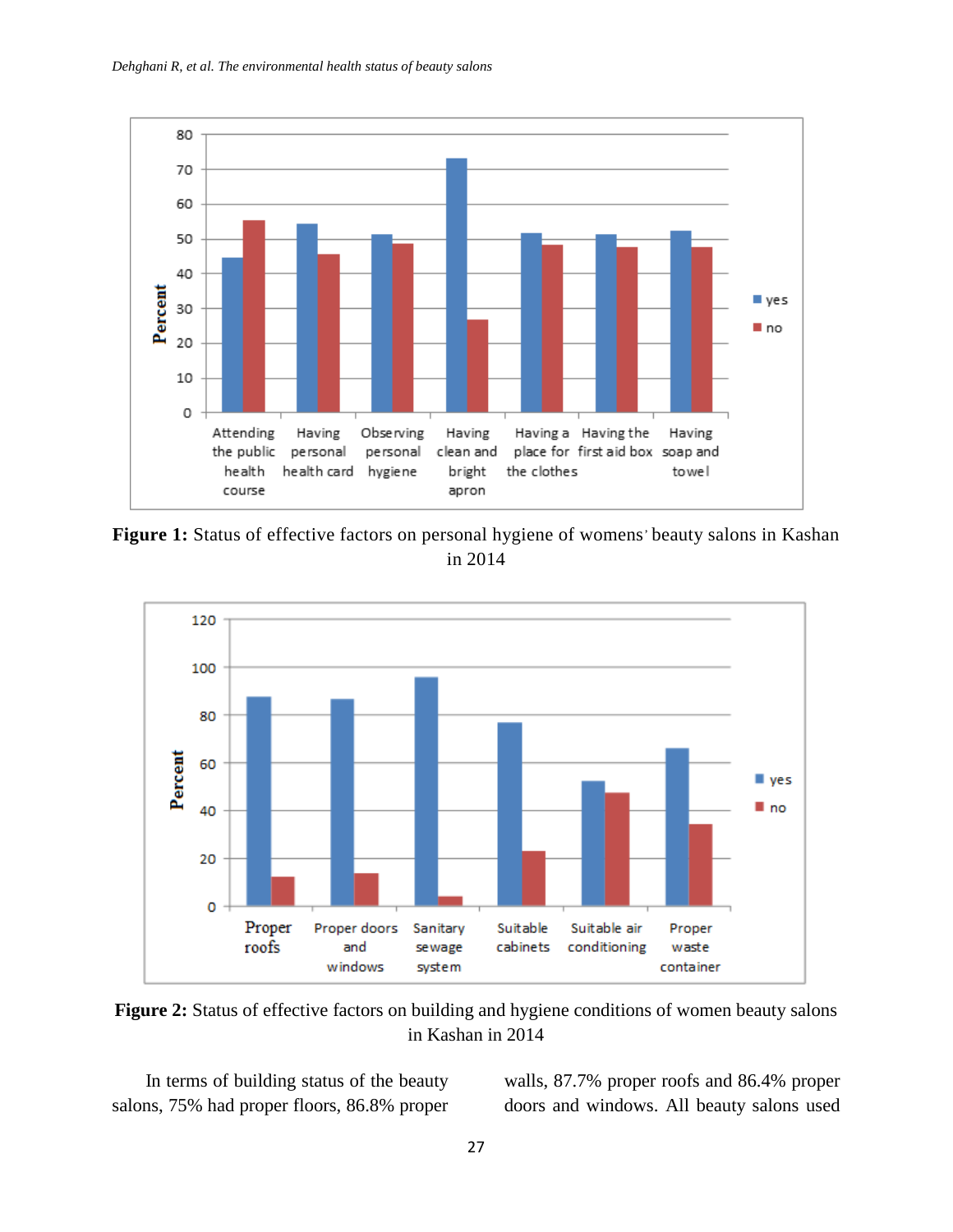sanitary water. About 95.9% of the beauty salons had sanitary sewage system. The results showed that 56.4% of the beauty salons had desirable restrooms, 76.8% of them had proper shelves and showcases and 47.7% did not have proper ventilation. Only 54.5% of the beauty salons had the necessary firefighting equipment. The results showed that 85% of the beauty salons had a desirable room temperature and 83.6% of them had natural or artificial lighting. Only 65.9% of the beauty salons had proper waste container and 88.6% had tables with suitable surface and 89.1% used clean and good benches (Figure 2 and Table 1). In 73.2% of the beauty salons, mosquitoes, flies and other insects were not seen. And 47.3% of the employees shared tools such as blades and towels for clients.

### **DISCUSSION**

In this study, it was indicated that only 44.5% of the employees of the beauty salons attended the special public health course. The study of Hazrati et al. in Ardebil showed that employees of 35% of the selected beauty salons attended the course. This difference may be because of the difference in the number of the statistical population. The special public health course in which the training related to hairdressing is presented by environmental health experts, is very important for the salon employees' and society's health. Maybe lack of supervision by the authorities caused the absence of the salon employees in the related courses. 15

Physical health of the salon employees is almost determined by personal health card. Salon employees' health controlling is important in terms of parasitic, dermal diseases, etc. However, the importance of their physical health is not yet comprehended by them. The results showed that the employees of 51.5% of the beauty salons had personal health card.

This result was similar to the study of Rahimizadeh et al. in Gorgan.<sup>12</sup> Also 26.8% of the salon employees did not use clean uniforms which show their lack of attention to hygiene. Separating the working clothes from other clothes is essential in controlling the public health and personal hygiene, but only 51.8% of the beauty salons used special place for working clothes.

The results of this study showed that 51.4% of the salon employees observed personal hygiene and public health issues. Also, the study of Salim et al. indicated that there was a significant difference in the salon employees' awareness level with their age. The age group of 15-25 years old had a better knowledge about their job's health risks rather than the age group of 26-50 years old. Nearly, half of the salon employees (52.7%) used communal tools for the clients which might result in illnesses such as hepatitis and AIDS. This result was in accordance with Wazir et al. study.<sup>16</sup> However, in the study of Sadegh et al. 94.8% of the beauty salons shared tools for the clients. This difference may show the lack of knowledge about personal hygiene.<sup>15</sup>

It was indicated in this study that 51.4% of the beauty salons had first aid box. Considering the fact that they deal with sharp tools in this job, not having the first aid box is a threat. Maybe, the cost of the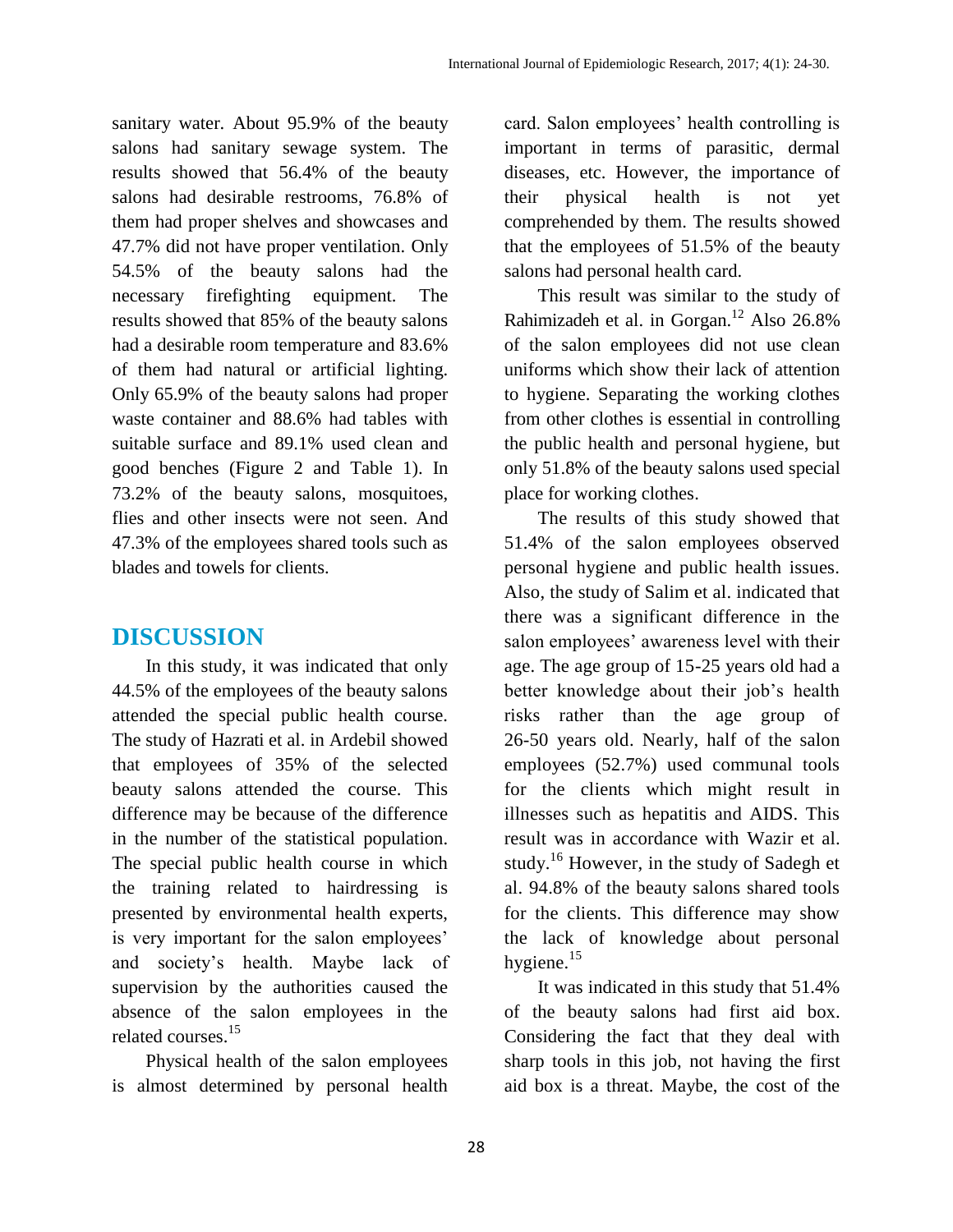box and not feeling the need to the items of this box are the reasons for not providing the box. In terms of the building conditions (proper wall, roof, doors, windows, etc.), the beauty salons were evaluated desirable which this result was similar to the study of Rahimizadeh et al.<sup>12</sup>

The point that was less considered by the salon employees was the prediction for fighting fires. The beauty salons usually had no fire extinguisher or they were not charged. The results of our study showed that 54.5% of the beauty salons in Kashan had fire extinguisher while in the study of Iraj Zareban et al. this parameter was  $40.9\%$ .<sup>1</sup>

The results of this study showed that the building condition of Kashan beauty salons were desirable, But in the cases like personal health cards, public health certificates and observing personal hygiene, they were far from the desirable level. More supervision and control by the environmental health experts are recommended in addition to proper training for salon employees in workshops. By increasing the positive role of health authorities in giving awareness to people about the risks of excessive use of cosmetics and the fact that some of them are unhealthy and fake, the rate of health and economic damages to the society can decrease. 17,18

# **CONCLUSION**

The results showed that the beauty salons in Kashan had acceptable building status. Some personal hygiene factors such as personal health card, public health certificate and observing personal hygiene needs more training. Also, more supervision and

inspection must be carried out by the environmental health experts.

### **CONFLICT OF INTEREST**

The authors declare that there are no conflicts of interest.

## **ACKNOWLEDGEMENT**

This study was done with the financial support of Research Center of Social Factors Effective on Health of Kashan University of Medical Sciences. Also the writers thank the employees of Health Division of Kashan University of Medical Sciences for their cooperation.

## **REFERENCES**

1. Zareban ANA, Heidari A, Arefiy A. Study of health status of ladies hairdressers and barbers to assess the knowledge and attitudes in the city of Zabol in 2006.  $11<sup>th</sup>$ National Congress on Environmental Health Zahedan; 2009: 1-5.

2. Park K. Park's textbook of preventive and social medicine. India: M/s Banarsidas Bhanot; 2007.

3. Kumar PCM. Kumar and Clark clinical medicine.  $6<sup>th</sup>$  ed. USA: Saunders E; 2005.

4. Moezzi M. The surrey of environmental health status in ladies and gentlemen barbers in Borujen in 2004. Proceeding of  $7<sup>th</sup>$ National Congress of Eviromental Health Shahrekord, Iran; 2004.

5. Shakeri K, Sadeghi M, Deris F, Amani S, Teimouri F, Zebardast N. Evaluation of bacterial and fungal contamination in equipments used in ladies and gentleman barbers in Shahrekord, 2009. 2011.